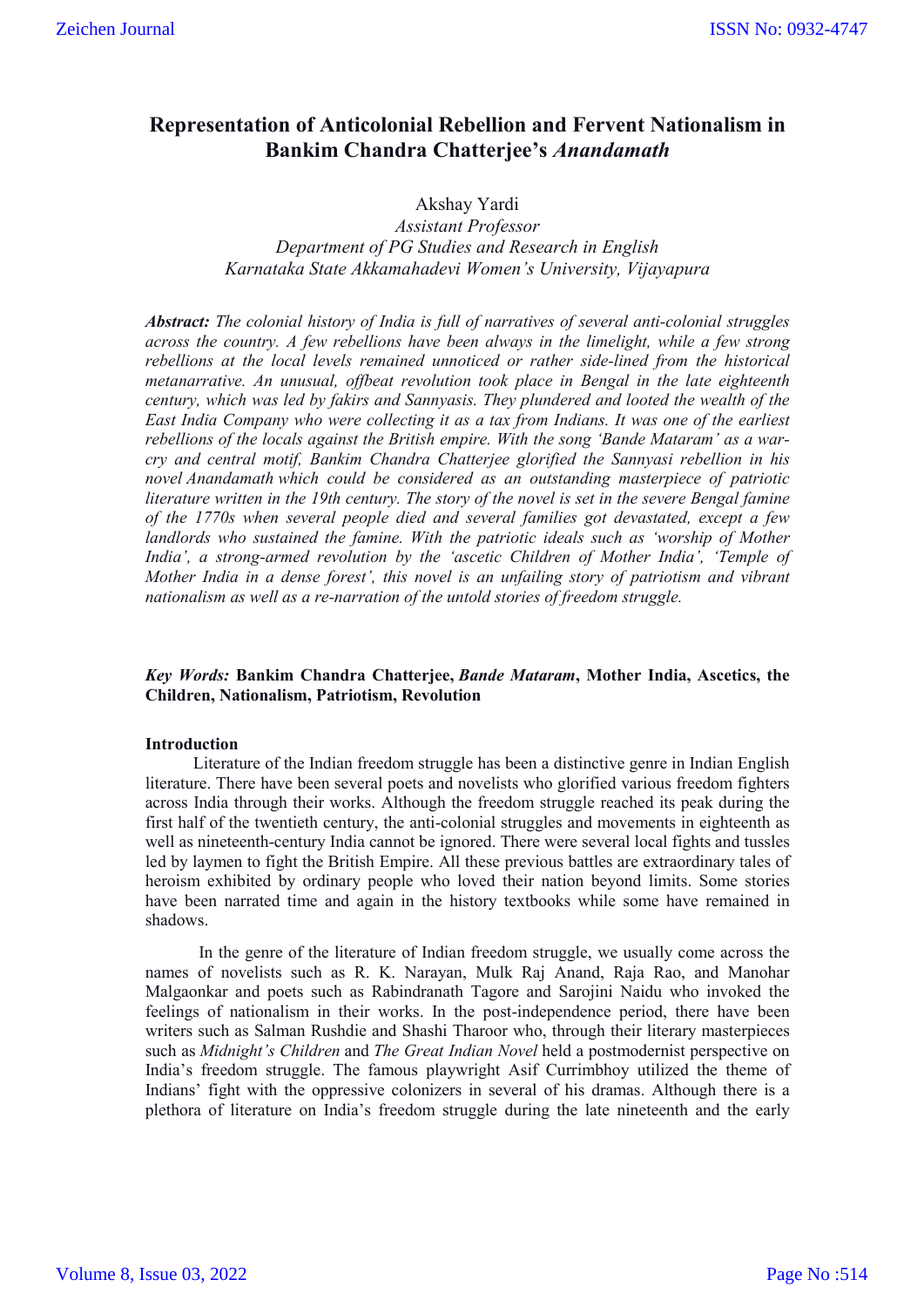twentieth century, there have been several 'visions' of India's freedom from the tyrannical British rule in the literature that was produced much before the First War of Indian Independence in 1857.

Kylash Chunder Dutt's *A Journal of 48 Hours of the Year 1945* was published in *The Calcutta Literary Gazette* much earlier, in 1835. Through this fantasy fiction, Kylash Chunder Dutt displayed the deepest desire of Indians to break free from the oppressive chains of the British Empire.

Bankim Chandra Chatterjee was another prominent writer of the period of the 'Winds of Change'. "Bankim Chandra Chattopadhyay is considered the pioneer of the revival of Bengali literature in the 19th century. He influenced thousands of writers including stalwarts like Rabindranath Tagore, Surendranath Dutt, Sarat Chandra Chattopadhyay and more." [2] He was one of the most patriotic writers of his times, as he abandoned the use of the English language and chose to write in Bengali which was his mother tongue. With this decision, he reminds us of the Kenyan Postcolonial writer Ngugi wa Thiong'O who abandoned his Christian name and the colonizer's (English) language and started writing in Gikuyu. Popularly known as the writer of the first English novel *Rajmohan's Wife* (1864) in India, Bankim Chandra Chatterjee also produced other famous works such as *Devi Choudhurani*, *Bishabriksha, Durgeshnandini, Bande Mataram*, etc. His literature reflects the spirit of nationalism and vision for India's independence. *Anandamath* (1872) is an effort of Chatterjee to reflect fervent patriotism that led to some of the fiercest and vibrant freedom struggles in Bengal. It is a political novel set in the times of the famine that caused severe distress in Bengal in the 1770s. When the whole region was under the threat of evacuation and a shadow of death, there was a strong anti-colonial movement that was building up inside the deep forests of Bengal. This is famously known as the Sannyasi revolution of Bengal. Chatterjee throws light upon this historical chapter which is today marginalized from the mainstream History books. The present paper aims to analyze the novel *Anandamath* as an anti-colonial and nationalist narrative.

Although there have been debates on the manipulation of the historical facts by Chatterjee in his novel, several strong-armed rebellions led by Sanyasis and fakirs indeed took place in certain parts of Bengal between the 1770s and 1800. Amrita Sengupta, in her research article, mentions its historical details as:

Sannyasi-fakir rebellion commenced in the mid1760s. It took the Company state almost four decades to quell the 'disturbances' they caused and the 'violence' they perpetuated on the countryside of Bengal. The most affected areas were Purnea, Malda, Dhaka, Dinajpur, Rangpur, Cooch Behar and Murshidabad. Sannyasi and fakir rebellion remain immortalised in our imagination because of the leadership provided by leaders such as Majnu Shah and Chirag Ali and the legends such as Devi Chaudhurani and Bhawani Pathak that it created. [3]

#### **Spirituality, Asceticism and Nationalism:**

It is interesting to remark here that Bankim Chandra Chatterjee makes a perfect blend of Indian Spirituality, Asceticism and Nationalism in one story. He weaves the combination perfectly. The realm of spirituality usually involves the silent seeking of the self and peace within oneself. Traditionally, spiritual masters have nothing to do with arms, weapons, the army, and conquering the enemy. But in this story of the Sannyasi rebellion, the author wants to reiterate the idea that spirituality, asceticism, and austerity could be used as ways of selfdefense against the enemy.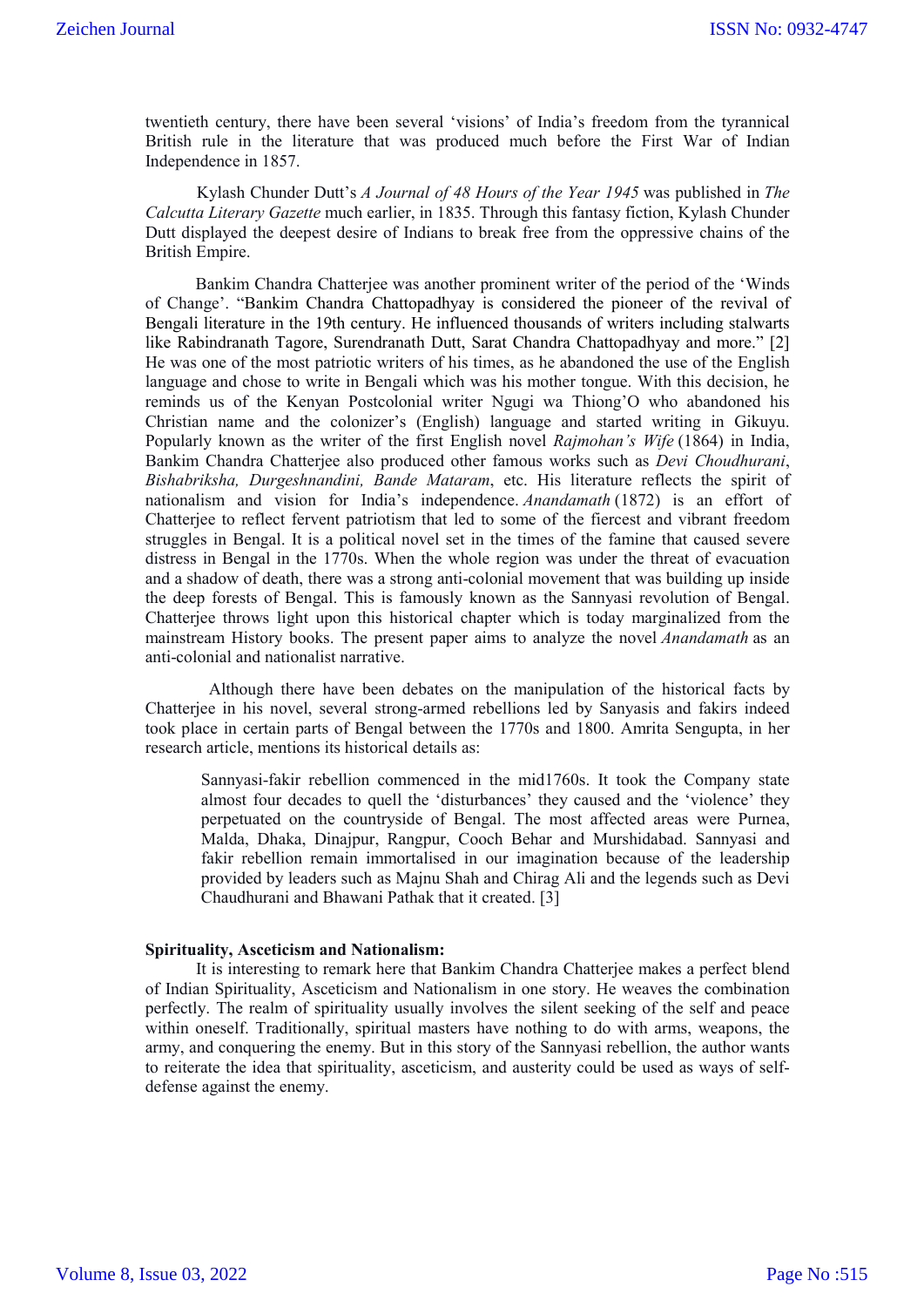Although the traditional discourses have taught us that the spiritual seekers are usually silent and peace-loving individuals, there have been a few saints in the history of medieval and modern India who advocated physical toughness, perfection in the skills of warfare, martial arts and exercise for defending oneself against the enemy. Shri Samarth Ramdas, a spiritual master and saint-poet of Maharashtra who was a contemporary of Chhatrapati Shivaji Maharaj was a strong believer in the idea that a man should have a strong mind and a strong body as well. Saint Ekanath, another Maharashtrian saint was also a great swordsman for his self-protection. There have been instances where time and again muscle strength was given priority over spiritual and mental strength.

In modern times, it is a well-known belief that a Sannyasi is an individual who has nothing to do with materialism and familial ties. Sannyasi leads life on the path of spirituality in the quest for peace and inner self. That a Sannyasi does not bother about the external realities of the world and people is a common belief. But in *Anandamath*, the concept of Sannyasi is subverted. In this novel, Sannyasis represent everything that has to do with war, bloodshed and revolution but for the survival and victory of the countrymen against the tyrant British rulers. The ascetics in this story execute a revolution for the cause of their 'Mother India' with a strong spirit of nationalism. In one of the conversations between Bhavan and Mahendra, the strong nationalism is poured out through the dialogue of Bhavan, the young ascetic soldier, thus:

'We recognise no other mother', Bhavan said with feeling. 'The Motherland is our only mother. Our Motherland is higher than heaven. Mother India is our mother. We have no other mother. We have no father, no brother, no sister, no wife, no children, no home, no hearth – all we have is the Mother'. (Chatterji, 49)

The meaning of Sannyasas as in the four-fold Ashram system of ancient Indian tradition is not represented in the text. Sannyasa which is the fourth stage of life, is not shown it this sense here. The Sannyasis in this novel, led by Mahatma Satya are not the Sannyasis in this sense. They are not initiated into Sannyasa for the whole lifetime, unlike several Sannyasis in the Hindu tradition. A Sannyasi should abstain from his family and home. He has to live on alms and be detached from all ties. But the Sannyasis who usher out a rebellion against the British Government are ascetics for the time being. They are 'Part-time' Sannyasis who have taken a vow of strict continence and absolute celibacy only till they achieve their mission of eradicating the British empire from their part of the country.

Mahatma Satya, who is the chief of all the 'Children' (Mother India's children who are fighting to free her from the clutches of the British) believes in the principles of the fourth Ashrama of life according to Hindu life, i.e., Sannyasa Ashrama. He strongly believes that pure observance of celibacy and continence is required for waging a powerful rebellion against the British soldiers. He commands his disciples that they should not even think of their wife or children when they are on their mission of fighting for their 'Mother'. Even a small distraction in the minds of these Children would lead to disaster. As a fervent devotee of Mother India Mahatma Satya, a Sannyasi, bothers about the severe conditions in which Indians were struggling to live under the tyranny of the British rulers. He thus realises the need for an action to save Indians through a revolution. He motivates Mahendra Singh for a rebellion thus:

'… Can you find another country on earth outside India where human beings are forced by starvation to live on grass? Here in India famine-stricken people today are eating creeper, ant-hills, jackals, dogs and even human flesh! And the British are shipping our wealth to their treasuries in Calcutta; and from there that wealth is to be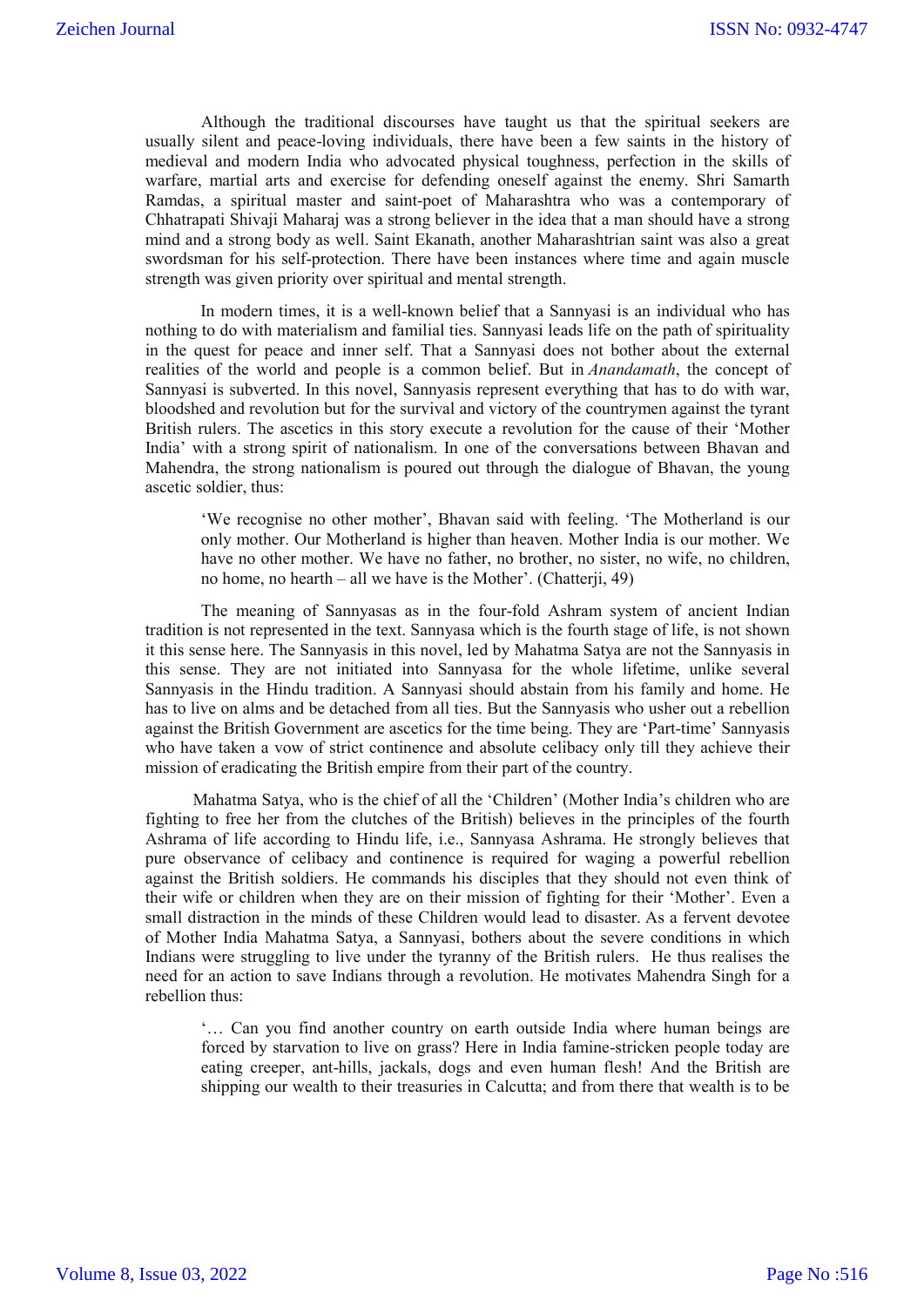shipped again to England. There is no hope for India until we drive the British out. Only then will the Motherland live again.' (Chatterji, 52)

Among his disciples, Mahendra Singh is the one who strictly observes the discipline of the cult and remains away from his wife and child for a long time. But he remains under the impression that they are already dead, as he has seen his wife Kalyani committing suicide before he joins the order of the Children. But there are other disciples such as Bhavan and Jiban who are the strongest and smartest warriors of the group. We see that in the course of the battle against the British soldiers, both Bhavan and Jiban forego their vows, at least to some extent. Bhavan gets infatuated by the beauty of Kalyani whose life he has revived and atones for this infatuation by sacrificing his life in the battle. On the other hand, Jiban gets almost on the verge of breaking his vow of being away from a woman when his wife Shanti joins the Children, disguised as a young man named Nabin. But due to the strong asceticism exhibited by Shanti herself, Jiban restrains himself from being close to Shanti lest his vow is broken.

Whether it is for Jiban or Bhavan or any of the pupils of Mahatma Satya, the rules are stringent. If a man, during his commitment to the cause of his motherland lives with any woman, the atonement for that would be death. Thus, following strict asceticism is mandatory for the Children. Mahatma Satya believes in the thought that if a man dedicates himself to Mother India, he should give all himself, all his energy to the cause of freeing his motherland. To instill fervent patriotism among the pupils, Mahatma Satya has constructed a temple dedicated to 'Mother India' deep inside the forest. Any person visiting this temple would be attracted and drawn instantly to the cause of serving one's motherland. Such is the magnetism that Mahatma Satya has given to the temple of Mother India, a personification of our motherland. Chatterjee tries to show how these rebels considered asceticism as a way to achieve national freedom. It is a fact that a warrior has to be detached from the thoughts of his family, lest he would become weak on the battlefield and yield to the enemies. Therefore, strict asceticism is absolutely important for these fighters.

## **Patriotism that Breaks Gender Stereotypes:**

It is absolutely interesting to note that, in this novel, Bankim Chandra Chatterjee has presented a few female characters that are more heroic in their deeds than their male counterparts. The author has challenged the generalized statement that women are weak, they cannot bear the sight of bloodshed and hence, cannot go to the battlefield and fight in the war. Chatterjee has portrayed heroic women in the times when India was still under the shadow of orthodoxy where women's lives were limited in the four walls of the house. In contrast to the general assumption, Chatterjee has glorified women's heroism through the characters such as Shanti and Kalyani. Both these women show exceptional heroic deeds. On the one hand is Kalyani, wife of the prosperous landlord Mahendra Singh attempts suicide to kill herself so that her husband would join the freedom struggle without any worry; and on the other hand, is Shanti, who is wise, witty, smart, beautiful, graceful, sharp and heroic in her skills at war.

At the beginning of the story, Kalyani is shown as a soft woman who cannot endure the difficulties of life. She is a woman dependent on her husband for protection and security when the couple decides to move out of their town Padachina due to the severity of the famine that is troubling the whole region. But eventually, Kalyani becomes a woman of courage and valour. When she is revived to life by Bhavan, she is given shelter by an old lady in a town near the 'forest of the Children'. Although Bhavan gets infatuated by Kalyani and proposes to her to marry him, temporarily forgetting his vow, Kalyani remains a chaste wife to Mahendra Singh. She is like Sita in the *Ramayana* who waits for her husband to come to her after the great battle. Kalyani, as a sensible wife of Mahendra Singh, does not become a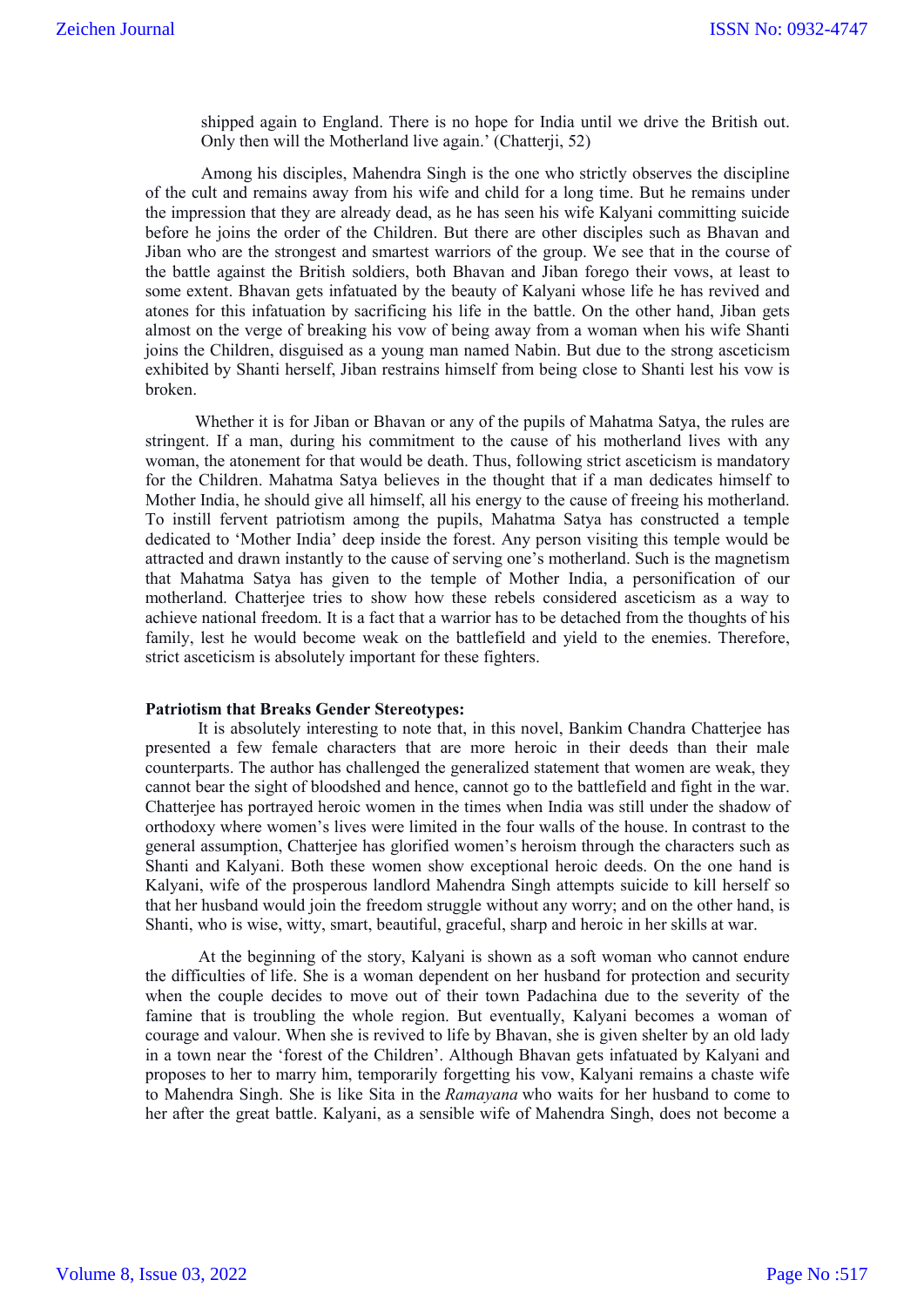distraction in his path. She lets him follow his passionate desire to serve Mother India and understands his eager desire to join the clan of the Children. She waits for his return and only on his return does she reunite with Mahendra Singh. This sacrifice and patience of Kalyani have been glorified by Chatterji. Thus, Kalyani becomes a strength with which Mahendra is able to build a castle, manufacture arms and ammunitions and thus battle against the British. It is not just Mahendra Singh's intense desire, but also Kalyani's sacrifice which becomes a major factor in making Mahendra Singh a hero in the battle of the Children against the British soldiers.

In the episode where Bhavan is infatuated with Kalyani's beauty, Kalyani is shown to be a woman of complete control over her senses. Even though she does not know the whereabouts of her husband Mahendra Singh, she does not accept Bhavan's proposal. She remains a chaste wife and devotes herself to learning the scriptures from Mahatma Satya. In the absence of her husband, Kalyani takes charge of her own life and moves onto the path of wisdom under the training of Mahatma Satya. Kalyani thus represents the ideal womanhood and a strong individualism that are considered with high respect in the Indian tradition.

There is another impressive woman in this story. It is Jiban's courageous wife Shanti. Shanti represents the woman of the modern age who knows how to smartly tackle various situations. She is shown to be a dutiful wife, who goes with her husband on the battlefield to shoulder her responsibility as a warrior's wife. When Jiban encounters her during his days of Sannyasa, he gets infatuated by her beauty temporarily and feels like abandoning his duties as a soldier. But Shanti reminds him of his duties thus, ' Shame on you! You are a hero! The greatest happiness in my life is that I am the wife of a hero. And you want to renounce the path of heroism just for the sake of a wife? Do not love me so. I am willing to deprive myself even of that happiness, but never forsake your path of duty.' (Chatterji, 80)

Although Shanti is aware of the fact that with her feminine grace she can tempt any man, she uses these tactics only during the war wherein she has to trap the enemy with her tricks. She understands the mission of her life and even that of her husband Jiban who is a strong commander in the army formed by Mahatma Satya. With a strong passion for Mother India, she too decides to join the battle along with her husband. Shanti has mastered all the techniques of war and is an excellent fighter. Mahatma Satya is also impressed with her skills and devotion to the cause of India's freedom struggle and addresses her as 'Mother'. Despite being close to her husband Jiban who lives in the same military troop as her, she does not tempt him sexually. Thus, she stands out as one of the most impressive characters in the novel by killing her physical desires at a young age, despite being close to her husband and despite being a beautiful female.

In both these heroic women, we see a strong passion for national service and patriotism. Chatterjee tries to break the gender stereotypes of the age which believed that women's lives are confined to household work and that women cannot possess or learn warrior skills.

# **Militancy as a Mode of Anti-colonial Struggle:**

Freedom fighters have used various ways to dethrone the colonizer. Some were pacifists, and moderates who believed in changing the situation through silent but persistent persuasion, while some were extremists, rebellious and revolutionary who believed that militancy is the only way to fight and destroy the enemy. In Bankim Chandra Chatterjee's fervent nationalism, revolutionary militancy is regarded high and it is clear by the way he gives powerful descriptions of the patriotic freedom fighters. Basanta Koomar Roy, in his 'Translator's Introduction' to the novel writes, "Mahatma Gandhi preached a gospel of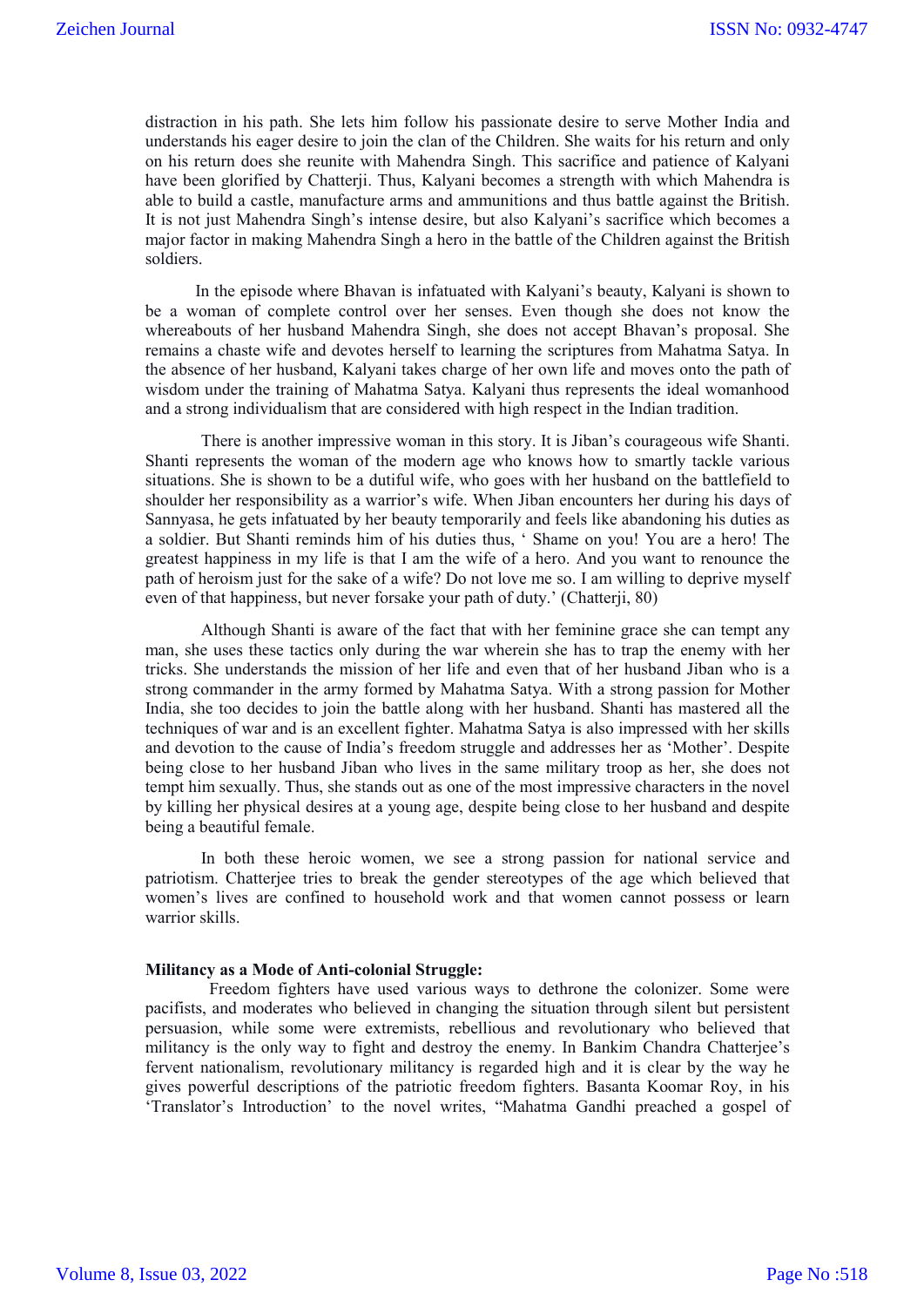pacifism. Chatterji, on the other hand, set forth the principle of unselfish militancy as taught by Krishna in the *Bhagavat Geeta*, the Bible of the Hindus." (Chatterji, 18)

The song '*Bande Mataram*' which is the chief motif in the novel, instills vibrant feelings among all the Children. It becomes their war cry. When they attack the British soldiers, they utter '*Bande Mataram*' loudly every time they kill an enemy and this fills great confidence of victory within them.

Mahatma Satya, though an ascetic, is a master in war skills. He systematically plans every move so that the British army does not get a chance to attack the Children. He is a warrior in disguise of Sannyasi. Being a perfect leader, he is apt at managing his army. Jiban, Bhavan, Dhiren are his chief generals and he knows their abilities in the war. He knows how to persuade youngsters for the cause of India's freedom. The initiation of Mahendra Singh, a prosperous landlord of Padachina is an example of this. Mahatma Satya believes in utilizing the property, skills, and resources of the people to get freedom from the British. The Children use militancy only against the oppressive Britishers, they even loot the wealth accumulated by the British agents by force, as they want to deprive them of a chance to grow rich out of the revenue, tax and wealth collected from the native Indians.

The Children's military power and skills are displayed throughout the novel. They are not just physically strong but also use their sharp intelligence in the war. They adopt strategies such as guerrilla warfare and 'honey trap' to beat the enemy and achieve their mission. Shanti herself chooses to go to the camp of the British General in the guise of a beggar singer, to gather secret information from the enemy about their further war moves.

Although the story is set in the times when modern technology was yet to develop, Chatterjee astonishes us by describing the intelligence, skills and techniques that are used by the indigenous fighters against the modernized Europeans (British soldiers). He underlines here that no matter how you fight; if you have a passion and strong determination, anything could be possible. With a strong patriotism, the Children destroy several tanks and canons of the British generals in the war which becomes a major part of the novel.

### **Sacrifice as an Ideal Value:**

In any culture in general and in Indian culture in particular, 'dying for a cause' has always been a matter of pride and respect. Several titles are attributed to war martyrs in our nation. Since ancient times, a soldier dying on the battlefield is considered to attain heaven after death, as he dies for a noble cause for the sake of his people. The concept of '*Veera Maranam*' has been glorified even in our ancient epics such as the *Ramayan* and the *Mahabharat*.

In *Anandamath*, Bankim Chandra Chatterjee glorifies the sacrifice of life for the sake of one's nation and freedom. The Children under the training of Mahatma Satya are everready to give away their lives on the battlefield. Heroes such as Jiban, Bhavan and Dhiren consider it holy and pious to die as a warrior in the war. Expression of the desire for martyrdom is frequently seen in this novel. Bhavan, towards the end of the war with the British soldiers, says in the battlefield thus:

'I shall not return, ever,' Bhavan retorted, 'as long as one of these Englishmen remains alive. Jiban, I beg you, retire from here and watch from a distance how I alone shall slaughter these English enemies of our beloved Mother India; for I must die today – and I will die today – yes, die to ---' (Chatterji, 145)